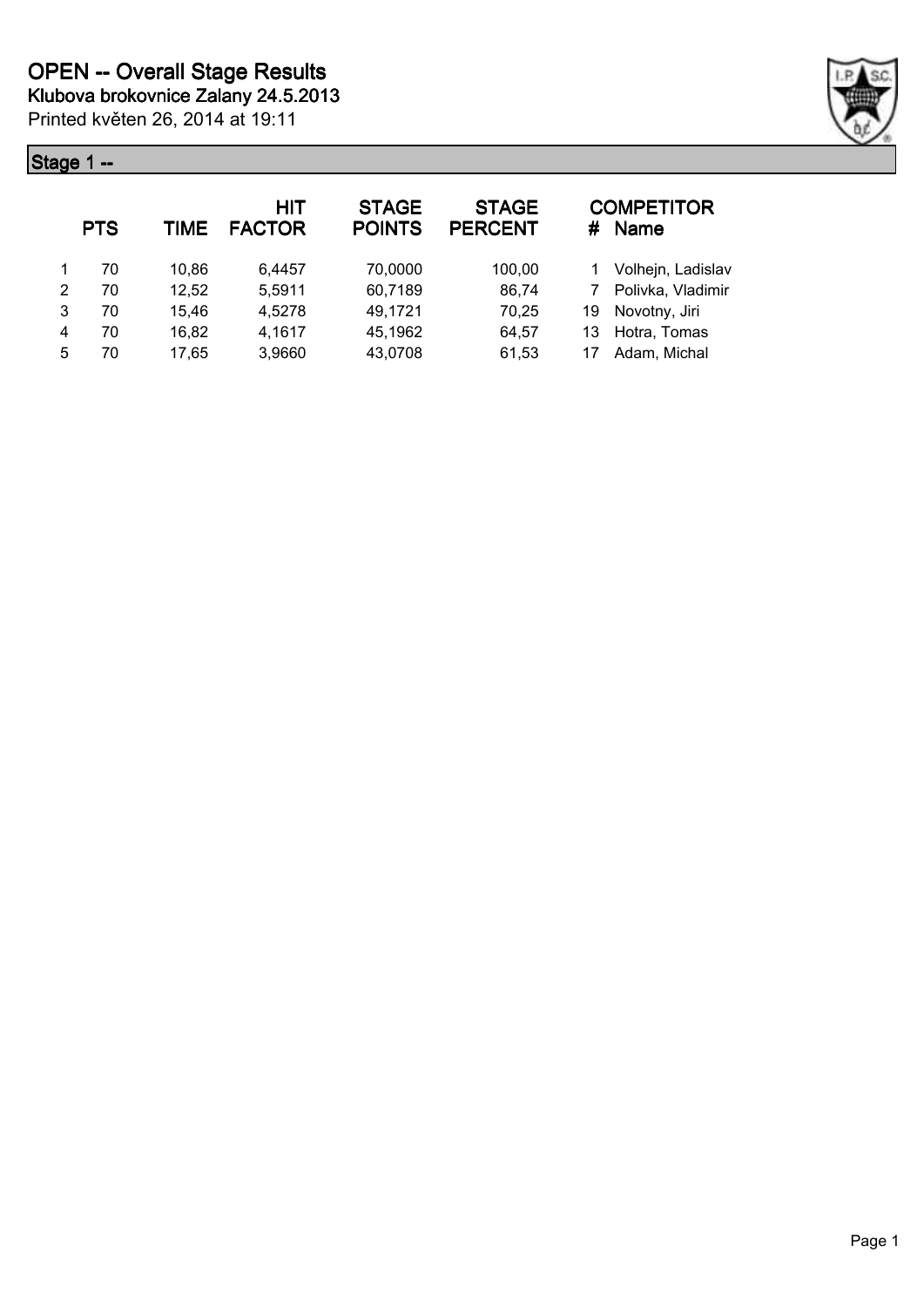# **Stage 1 --**

| ıge 1          | $\overline{\phantom{a}}$ |       |                      |                               |                                |    |                             |  |
|----------------|--------------------------|-------|----------------------|-------------------------------|--------------------------------|----|-----------------------------|--|
|                | <b>PTS</b>               | TIME  | HIT<br><b>FACTOR</b> | <b>STAGE</b><br><b>POINTS</b> | <b>STAGE</b><br><b>PERCENT</b> |    | <b>COMPETITOR</b><br># Name |  |
| $\overline{1}$ | 70                       | 16,76 | 4,1766               | 70,0000                       | 100,00                         |    | 9 Smid, Martin              |  |
| 2              | 70                       | 17,45 | 4,0115               | 67,2321                       | 96,05                          |    | 4 Paul, Petr                |  |
| 3              | 70                       | 29,96 | 2,3364               | 39,1589                       | 55,94                          | 12 | Censky, Tomas               |  |
| $\overline{4}$ | 45                       | 27,96 | 1,6094               | 26,9743                       | 38,53                          | 8  | Kysela, Milos               |  |

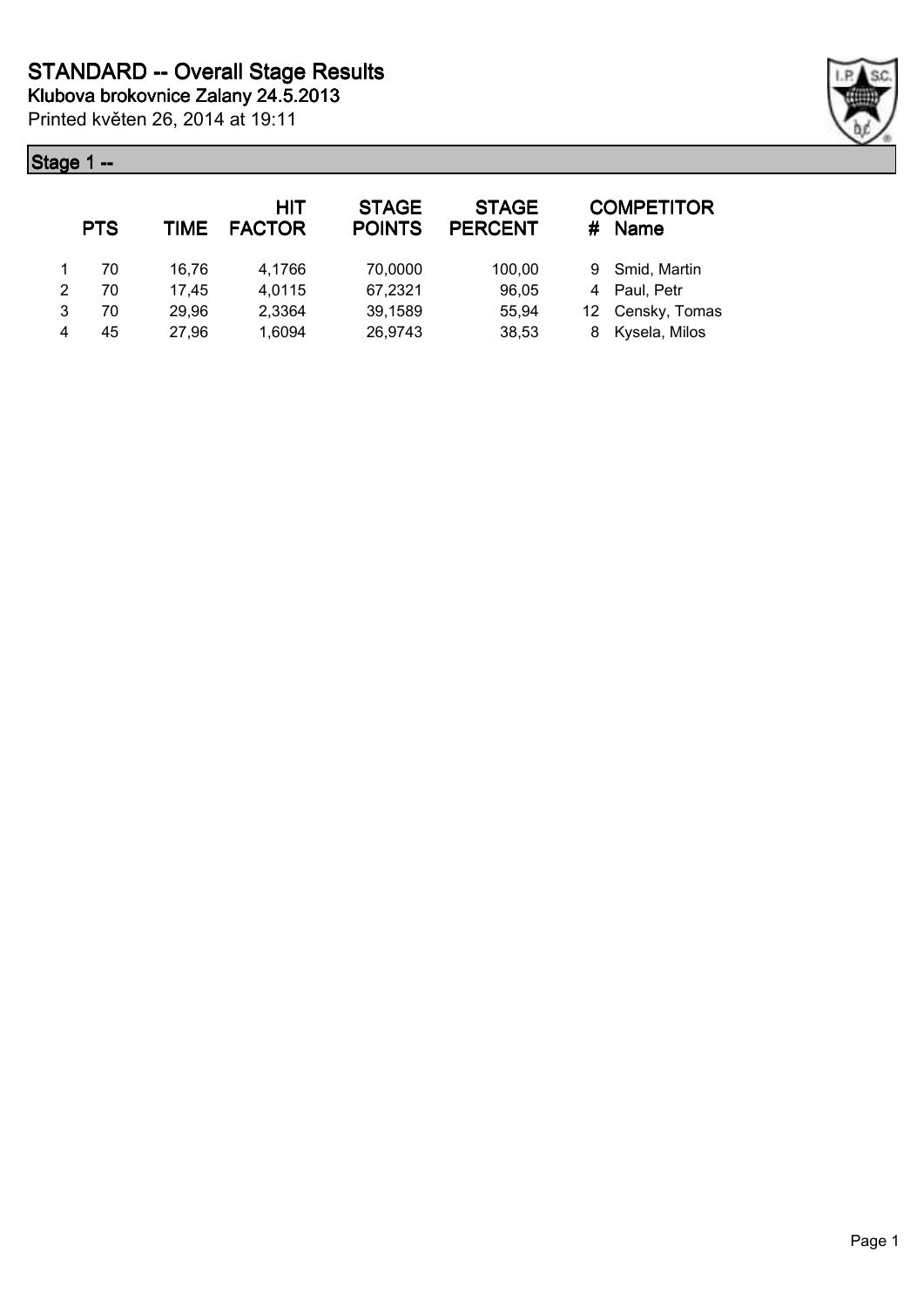Printed květen 26, 2014 at 19:11

### **Stage 1 --**



|               | <b>PTS</b> | <b>TIME</b> | <b>HIT</b><br><b>FACTOR</b> | <b>STAGE</b><br><b>POINTS</b> | <b>STAGE</b><br><b>PERCENT</b> | #  | <b>COMPETITOR</b><br><b>Name</b> |
|---------------|------------|-------------|-----------------------------|-------------------------------|--------------------------------|----|----------------------------------|
| 1             | 70         | 16,88       | 4,1469                      | 70,0000                       | 100,00                         | 10 | Kostak, Jan                      |
| $\mathcal{P}$ | 70         | 19,83       | 3,5300                      | 59,5865                       | 85,12                          | 16 | Petrik, Martin                   |
| 3             | 70         | 20,04       | 3,4930                      | 58,9621                       | 84,23                          | 18 | Stahl, Robert                    |
| 4             | 70         | 20,87       | 3,3541                      | 56,6172                       | 80,88                          | 11 | Medulan, Ladislav                |
| 5             | 70         | 22,19       | 3,1546                      | 53,2492                       | 76,07                          | 15 | Petrik, Martin                   |
| 6             | 70         | 23,12       | 3,0277                      | 51,1073                       | 73,01                          | 6  | Prostredni, Jakub                |
| 7             | 70         | 40,77       | 1,7169                      | 28,9821                       | 41,40                          | 23 | Prepletany, Jan                  |
| 8             | 70         | 40,84       | 1,7140                      | 28,9324                       | 41,33                          | 14 | Körner, Stanislav                |
| 9             | 70         | 42,78       | 1,6363                      | 27,6204                       | 39,46                          | 3  | Vesecky, Jiri                    |
| 10            | 70         | 45.33       | 1,5442                      | 26,0666                       | 37,24                          | 21 | Horky, Tomas                     |
| 11            | 70         | 51,59       | 1,3569                      | 22,9037                       | 32,72                          | 20 | Horky, Pavel                     |
| 12            | 70         | 103,40      | 0,6770                      | 11,4275                       | 16,32                          | 22 | Pojer, Lubomir                   |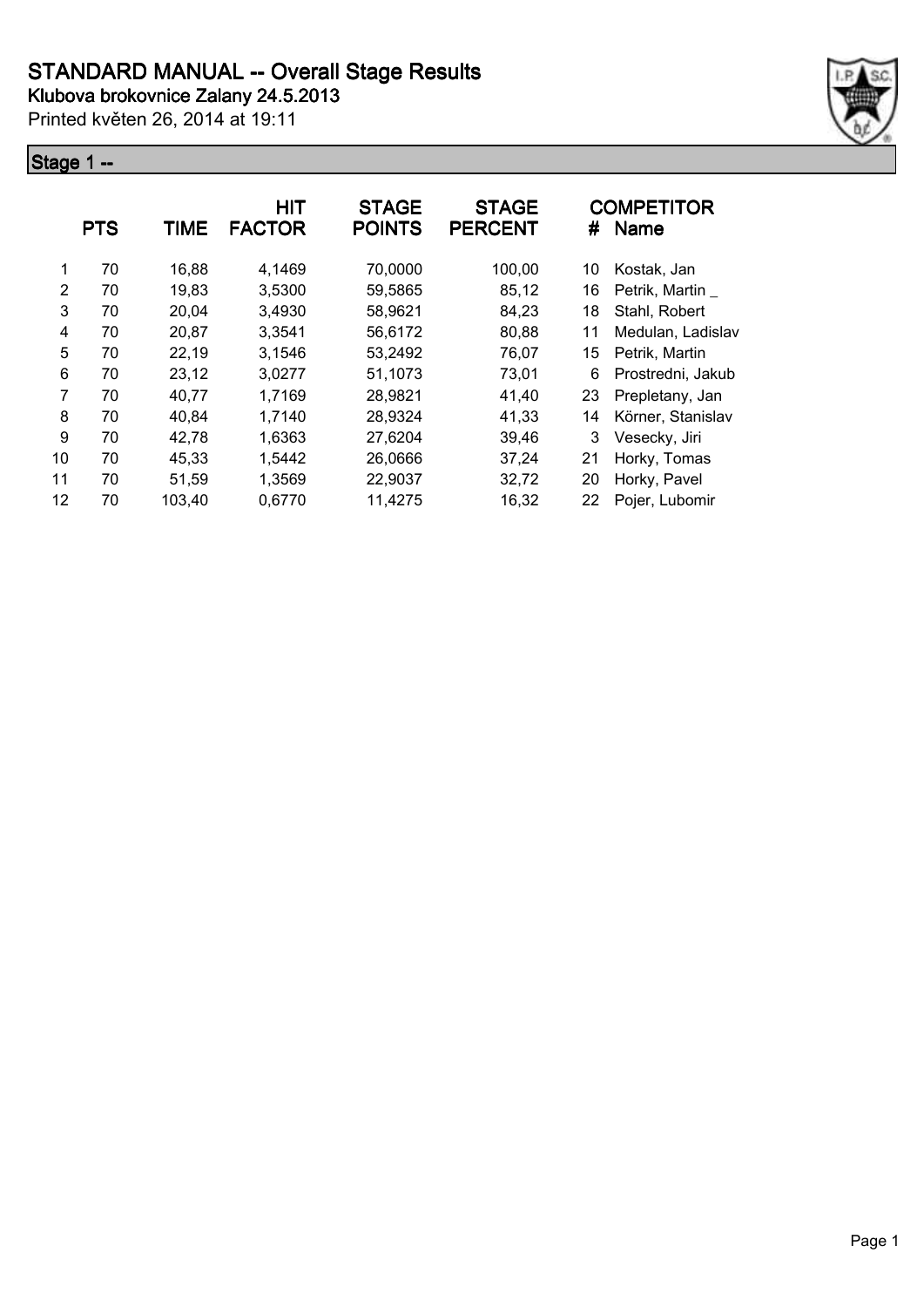### **Stage 1 --**

|   | <b>PTS</b> |       | <b>HIT</b><br>TIME FACTOR | <b>STAGE</b><br><b>POINTS</b> | <b>STAGE</b><br><b>PERCENT</b> | <b>COMPETITOR</b><br># Name |
|---|------------|-------|---------------------------|-------------------------------|--------------------------------|-----------------------------|
|   | -70        | 12.89 | 5.4306                    | 70,0000                       | 100.00                         | 2 Volhejn, Ladislav         |
| 2 | 70         | 15.10 | 4.6358                    | 59.7550                       | 85.36                          | 5 Paul, Petr                |

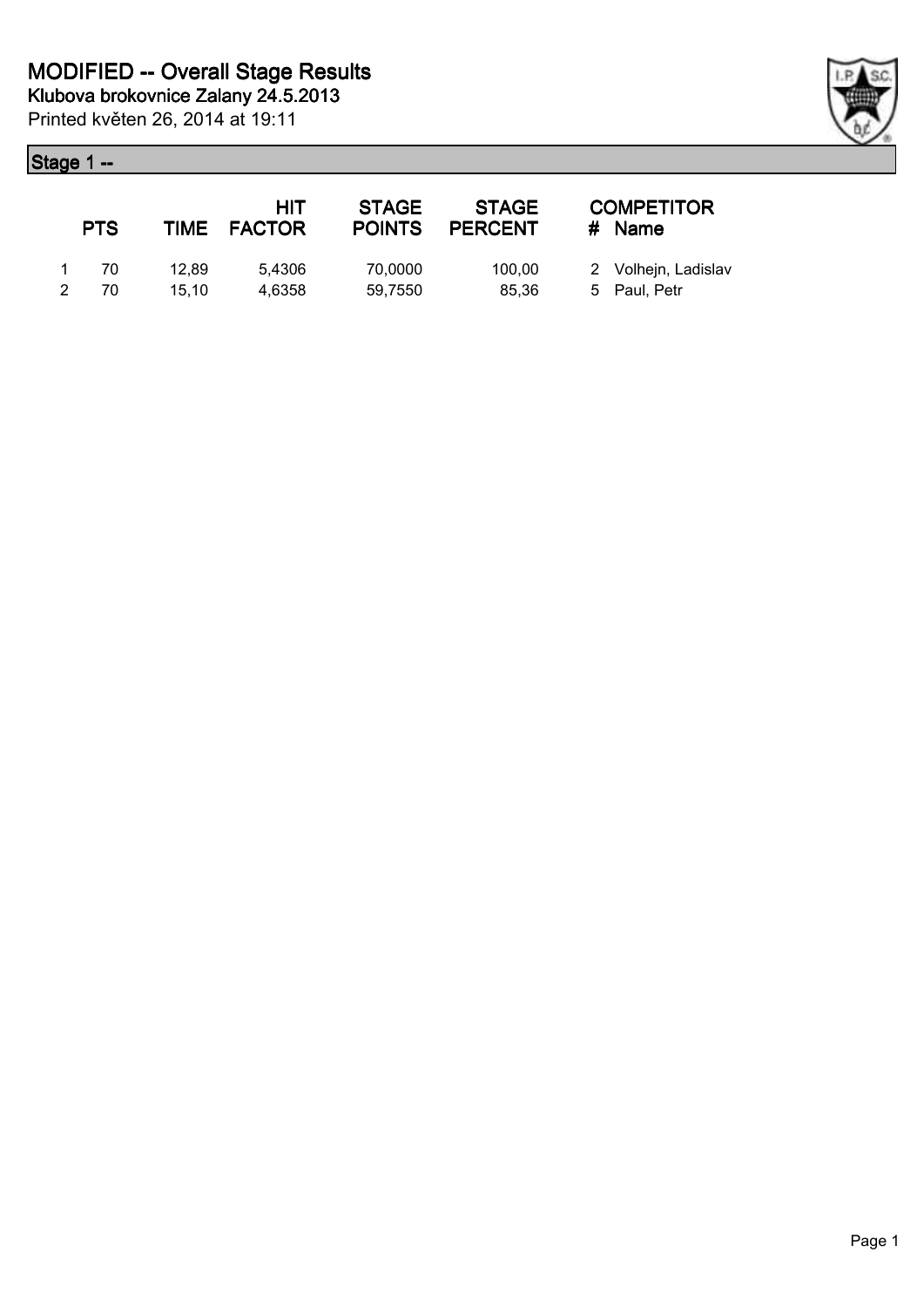

|   | <b>PTS</b> | <b>TIME</b> | HIT<br><b>FACTOR</b> | <b>STAGE</b><br><b>POINTS</b> | <b>STAGE</b><br><b>PERCENT</b> |    | <b>COMPETITOR</b><br># Name |
|---|------------|-------------|----------------------|-------------------------------|--------------------------------|----|-----------------------------|
|   | 75         | 11.02       | 6.8058               | 75,0000                       | 100,00                         | 7  | Polivka, Vladimir           |
| 2 | 75         | 13,23       | 5,6689               | 62,4717                       | 83,30                          |    | Volhejn, Ladislav           |
| 3 | 75         | 13,28       | 5,6476               | 62,2364                       | 82,98                          | 17 | Adam, Michal                |
| 4 | 60         | 17,38       | 3,4522               | 38,0437                       | 50,72                          | 19 | Novotny, Jiri               |
| 5 | 75         | 32,19       | 2,3299               | 25,6757                       | 34,23                          | 13 | Hotra, Tomas                |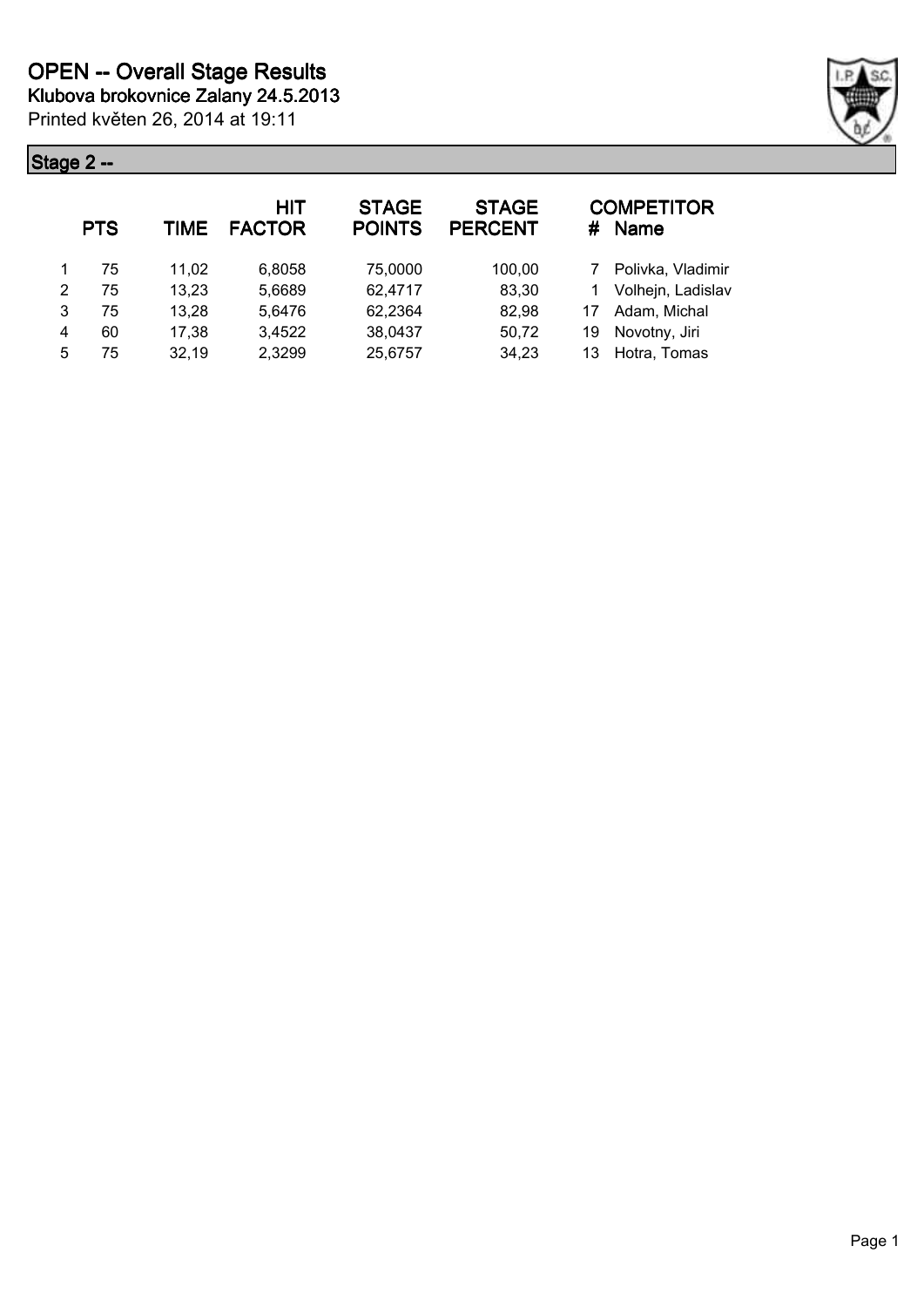

|   | <b>PTS</b> | TIME  | HIT<br><b>FACTOR</b> | <b>STAGE</b><br><b>POINTS</b> | <b>STAGE</b><br><b>PERCENT</b> | # | <b>COMPETITOR</b><br><b>Name</b> |
|---|------------|-------|----------------------|-------------------------------|--------------------------------|---|----------------------------------|
|   | 75         | 12.90 | 5,8140               | 75,0000                       | 100,00                         |   | 9 Smid, Martin                   |
| 2 | 75         | 15,56 | 4,8201               | 62,1787                       | 82,90                          |   | 4 Paul, Petr                     |
| 3 | 75         | 27,59 | 2,7184               | 35,0671                       | 46,76                          |   | 8 Kysela, Milos                  |
| 4 | 75         | 34,27 | 2,1885               | 28,2317                       | 37,64                          |   | 12 Censky, Tomas                 |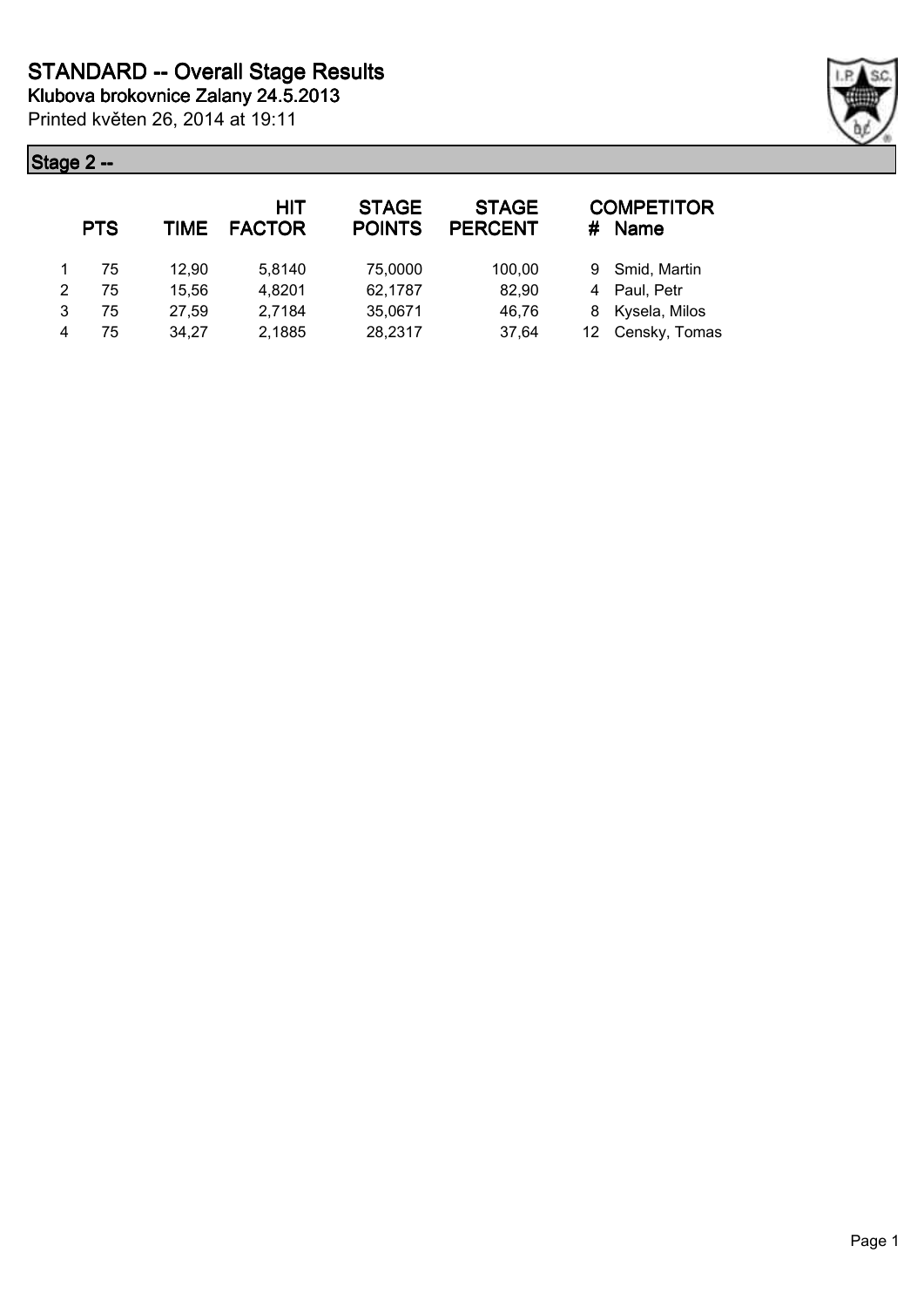Printed květen 26, 2014 at 19:11



|               | <b>PTS</b> | <b>TIME</b> | <b>HIT</b><br><b>FACTOR</b> | <b>STAGE</b><br><b>POINTS</b> | <b>STAGE</b><br><b>PERCENT</b> | #  | <b>COMPETITOR</b><br><b>Name</b> |
|---------------|------------|-------------|-----------------------------|-------------------------------|--------------------------------|----|----------------------------------|
| 1             | 75         | 15,72       | 4,7710                      | 75,0000                       | 100,00                         | 10 | Kostak, Jan                      |
| $\mathcal{P}$ | 75         | 20,49       | 3,6603                      | 57,5403                       | 76,72                          | 15 | Petrik, Martin                   |
| 3             | 75         | 23,09       | 3,2482                      | 51,0611                       | 68,08                          | 16 | Petrik, Martin                   |
| 4             | 75         | 23,14       | 3,2411                      | 50,9507                       | 67,93                          | 18 | Stahl, Robert                    |
| 5             | 75         | 26,98       | 2,7798                      | 43,6990                       | 58,27                          | 11 | Medulan, Ladislav                |
| 6             | 75         | 27,73       | 2,7047                      | 42,5171                       | 56,69                          | 6  | Prostredni, Jakub                |
| 7             | 75         | 32,13       | 2,3343                      | 36,6947                       | 48,93                          | 23 | Prepletany, Jan                  |
| 8             | 75         | 39,70       | 1,8892                      | 29,6977                       | 39,60                          | 3  | Vesecky, Jiri                    |
| 9             | 75         | 41,24       | 1,8186                      | 28,5887                       | 38,12                          | 14 | Körner, Stanislav                |
| 10            | 75         | 49,23       | 1,5235                      | 23,9488                       | 31,93                          | 21 | Horky, Tomas                     |
| 11            | 75         | 53,15       | 1,4111                      | 22,1825                       | 29,58                          | 22 | Pojer, Lubomir                   |
| 12            | 50         | 39,71       | 1,2591                      | 19,7935                       | 26,39                          | 20 | Horky, Pavel                     |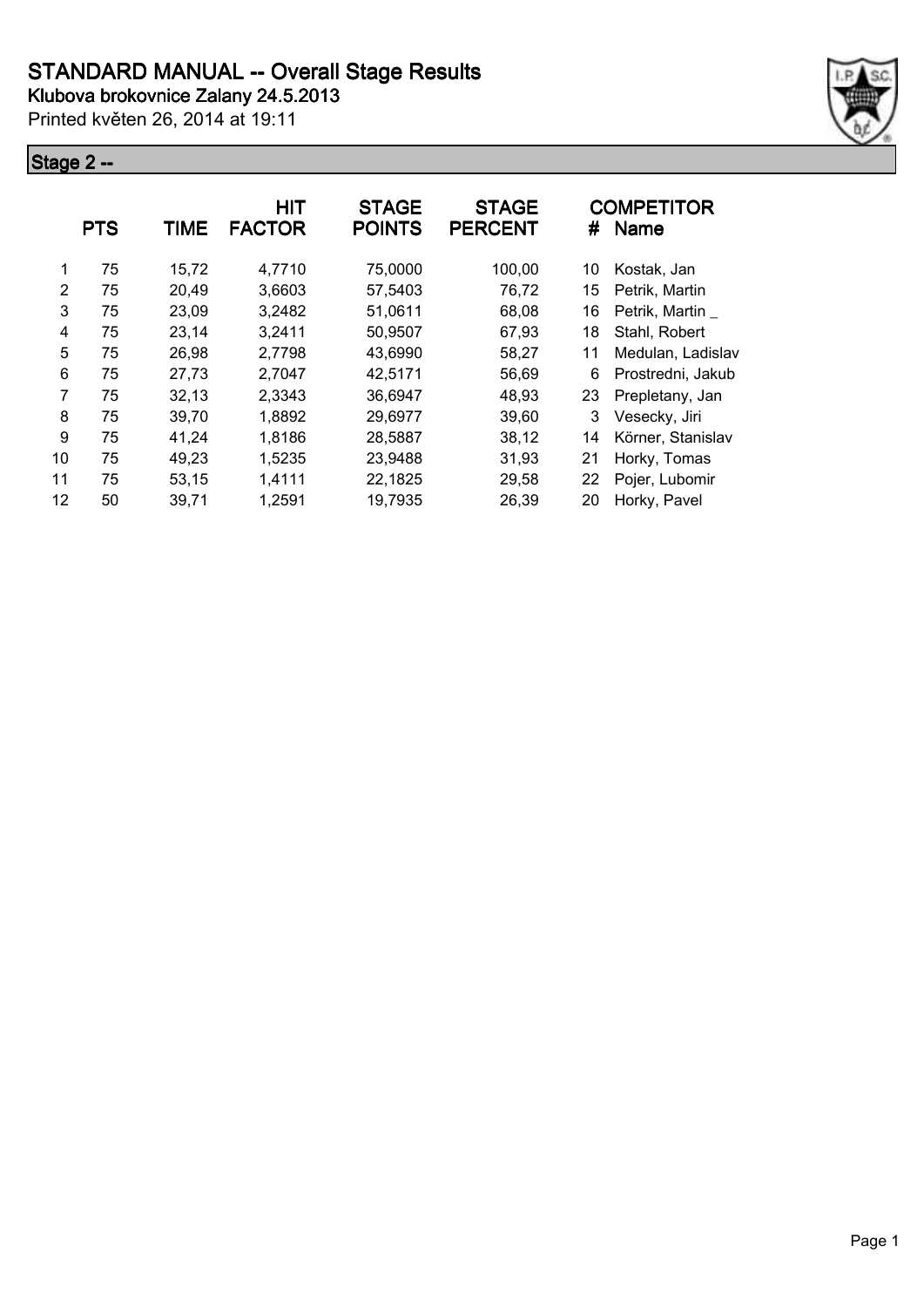|           | <b>PTS</b> |       | HIT<br>TIME FACTOR | <b>STAGE</b><br><b>POINTS</b> | <b>STAGE</b><br><b>PERCENT</b> | <b>COMPETITOR</b><br><b>Name</b><br># |
|-----------|------------|-------|--------------------|-------------------------------|--------------------------------|---------------------------------------|
| $1 \quad$ | - 75       | 12.59 | 5.9571             | 75,0000                       | 100.00                         | 2 Volhejn, Ladislav                   |
|           | -75        | 28.74 | 2,6096             | 32,8549                       | 43.81                          | 5 Paul, Petr                          |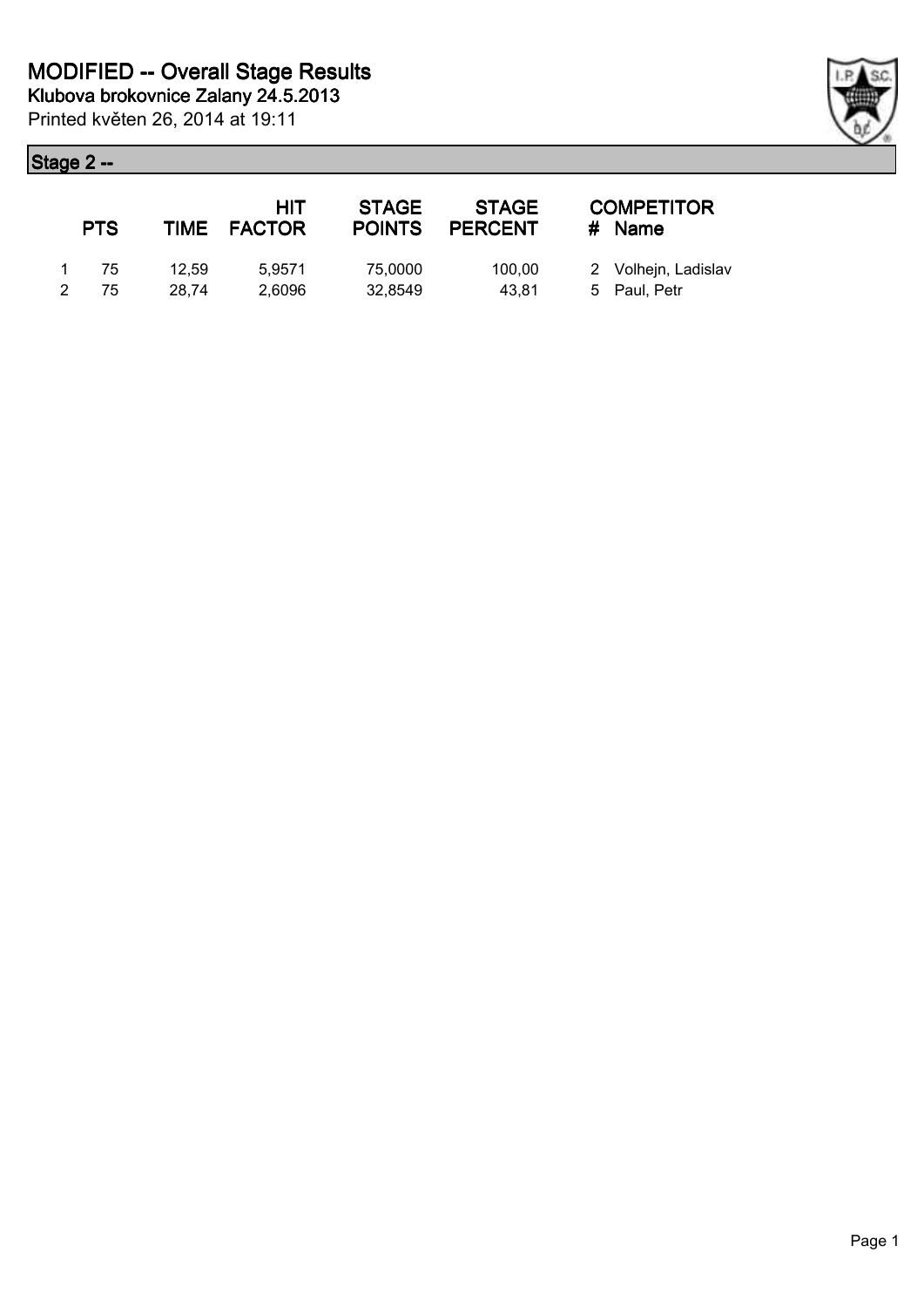

|   | <b>PTS</b> | TIME  | HIT<br><b>FACTOR</b> | <b>STAGE</b><br><b>POINTS</b> | <b>STAGE</b><br><b>PERCENT</b> | #  | <b>COMPETITOR</b><br>Name |
|---|------------|-------|----------------------|-------------------------------|--------------------------------|----|---------------------------|
|   | 45         | 9,29  | 4,8439               | 45,0000                       | 100,00                         |    | Volhejn, Ladislav         |
| 2 | 45         | 9,93  | 4,5317               | 42,0997                       | 93,55                          |    | Polivka, Vladimir         |
| 3 | 45         | 12,24 | 3,6765               | 34,1544                       | 75,90                          | 19 | Novotny, Jiri             |
| 4 | 45         | 16,24 | 2,7709               | 25,7420                       | 57,20                          | 13 | Hotra, Tomas              |
| 5 | 45         | 20,02 | 2,2478               | 20,8816                       | 46,40                          | 17 | Adam, Michal              |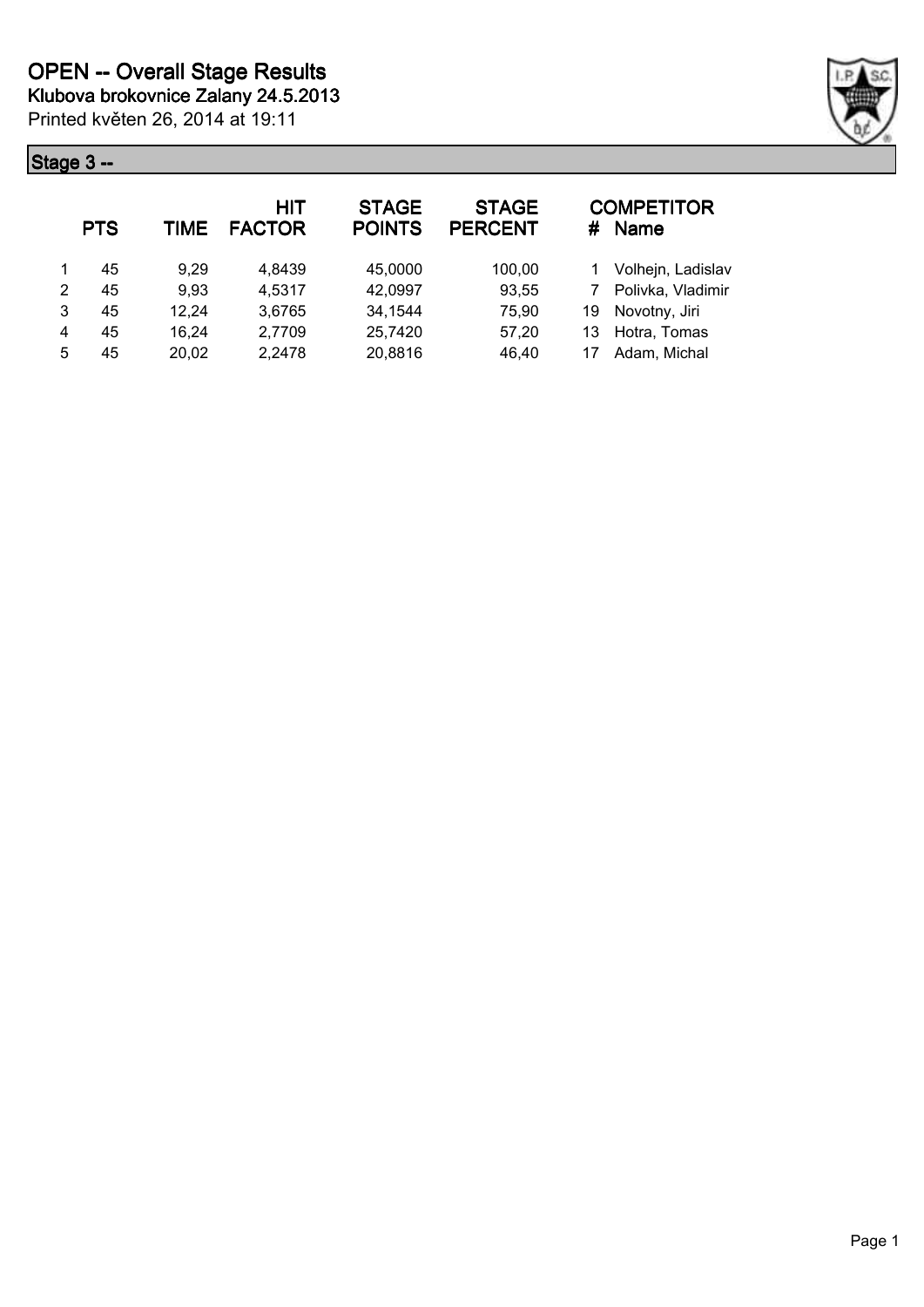

|   | <b>PTS</b> | TIME  | HIT<br><b>FACTOR</b> | <b>STAGE</b><br><b>POINTS</b> | <b>STAGE</b><br><b>PERCENT</b> | # | <b>COMPETITOR</b><br><b>Name</b> |
|---|------------|-------|----------------------|-------------------------------|--------------------------------|---|----------------------------------|
|   | 45         | 9.20  | 4,8913               | 45,0000                       | 100,00                         |   | 9 Smid, Martin                   |
| 2 | 45         | 13,19 | 3,4117               | 31,3874                       | 69,75                          |   | 4 Paul, Petr                     |
| 3 | 45         | 18,52 | 2,4298               | 22,3542                       | 49,68                          |   | 12 Censky, Tomas                 |
| 4 | 30         | 15,10 | 1,9868               | 18,2781                       | 40,62                          |   | 8 Kysela, Milos                  |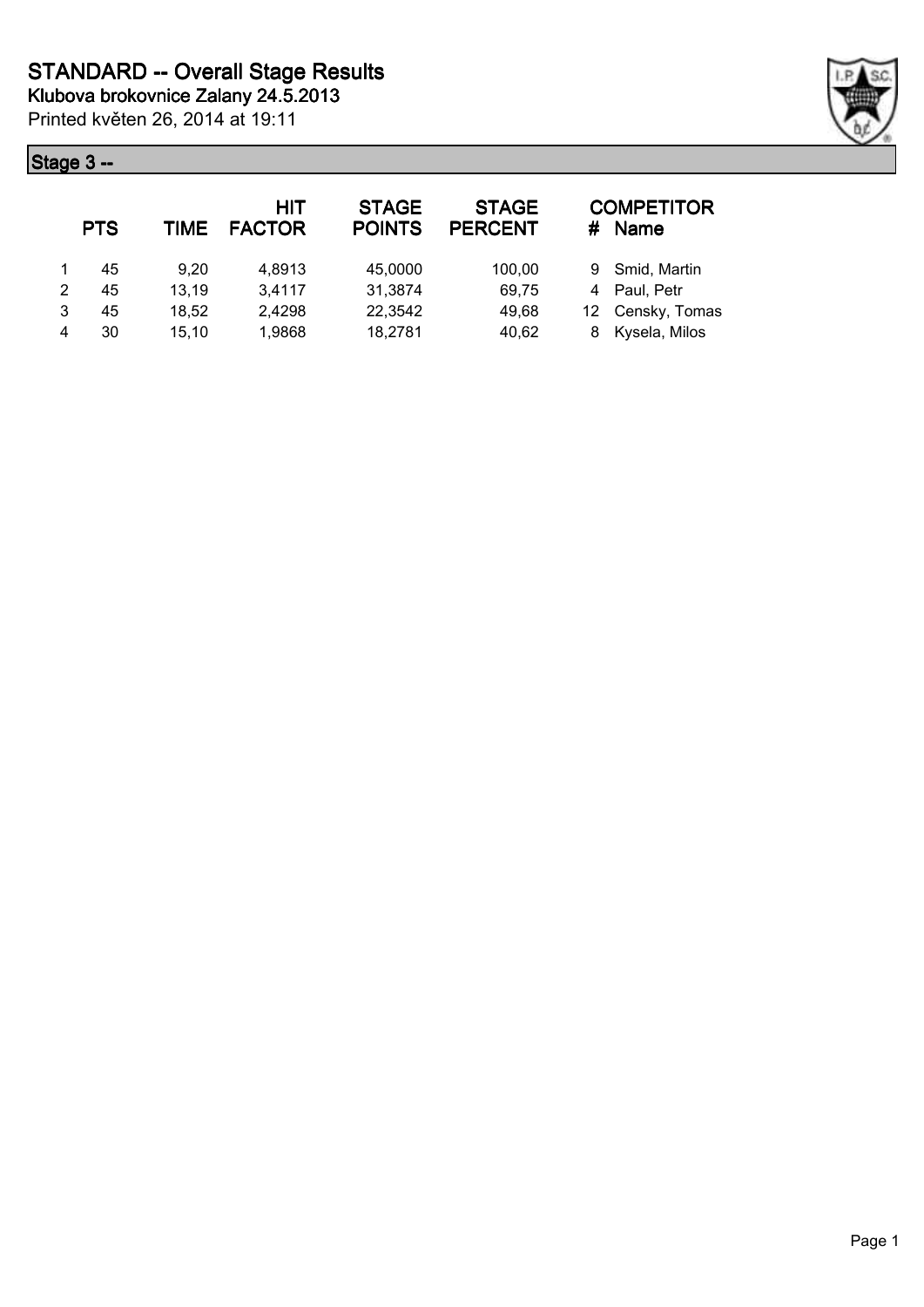Printed květen 26, 2014 at 19:11



|    | <b>PTS</b> | <b>TIME</b> | <b>HIT</b><br><b>FACTOR</b> | <b>STAGE</b><br><b>POINTS</b> | <b>STAGE</b><br><b>PERCENT</b> | #  | <b>COMPETITOR</b><br><b>Name</b> |
|----|------------|-------------|-----------------------------|-------------------------------|--------------------------------|----|----------------------------------|
| 1  | 45         | 11,27       | 3,9929                      | 45,0000                       | 100,00                         | 11 | Medulan, Ladislav                |
| 2  | 45         | 11,57       | 3,8894                      | 43,8332                       | 97,41                          | 18 | Stahl, Robert                    |
| 3  | 45         | 11,88       | 3,7879                      | 42,6894                       | 94,87                          | 15 | Petrik, Martin                   |
| 4  | 45         | 13,30       | 3,3835                      | 38,1316                       | 84,74                          | 16 | Petrik, Martin                   |
| 5  | 45         | 13,35       | 3,3708                      | 37,9888                       | 84,42                          | 10 | Kostak, Jan                      |
| 6  | 45         | 16,30       | 2,7607                      | 31,1135                       | 69,14                          | 14 | Körner, Stanislav                |
| 7  | 45         | 16,43       | 2,7389                      | 30,8673                       | 68,59                          | 3  | Vesecky, Jiri                    |
| 8  | 45         | 22,36       | 2,0125                      | 22,6811                       | 50,40                          | 23 | Prepletany, Jan                  |
| 9  | 45         | 23,61       | 1,9060                      | 21,4803                       | 47,73                          | 20 | Horky, Pavel                     |
| 10 | 45         | 25,80       | 1,7442                      | 19,6570                       | 43,68                          | 21 | Horky, Tomas                     |
| 11 | 45         | 27,21       | 1,6538                      | 18,6384                       | 41,42                          | 22 | Pojer, Lubomir                   |
| 12 | 30         | 18,66       | 1,6077                      | 18,1190                       | 40,26                          | 6  | Prostredni, Jakub                |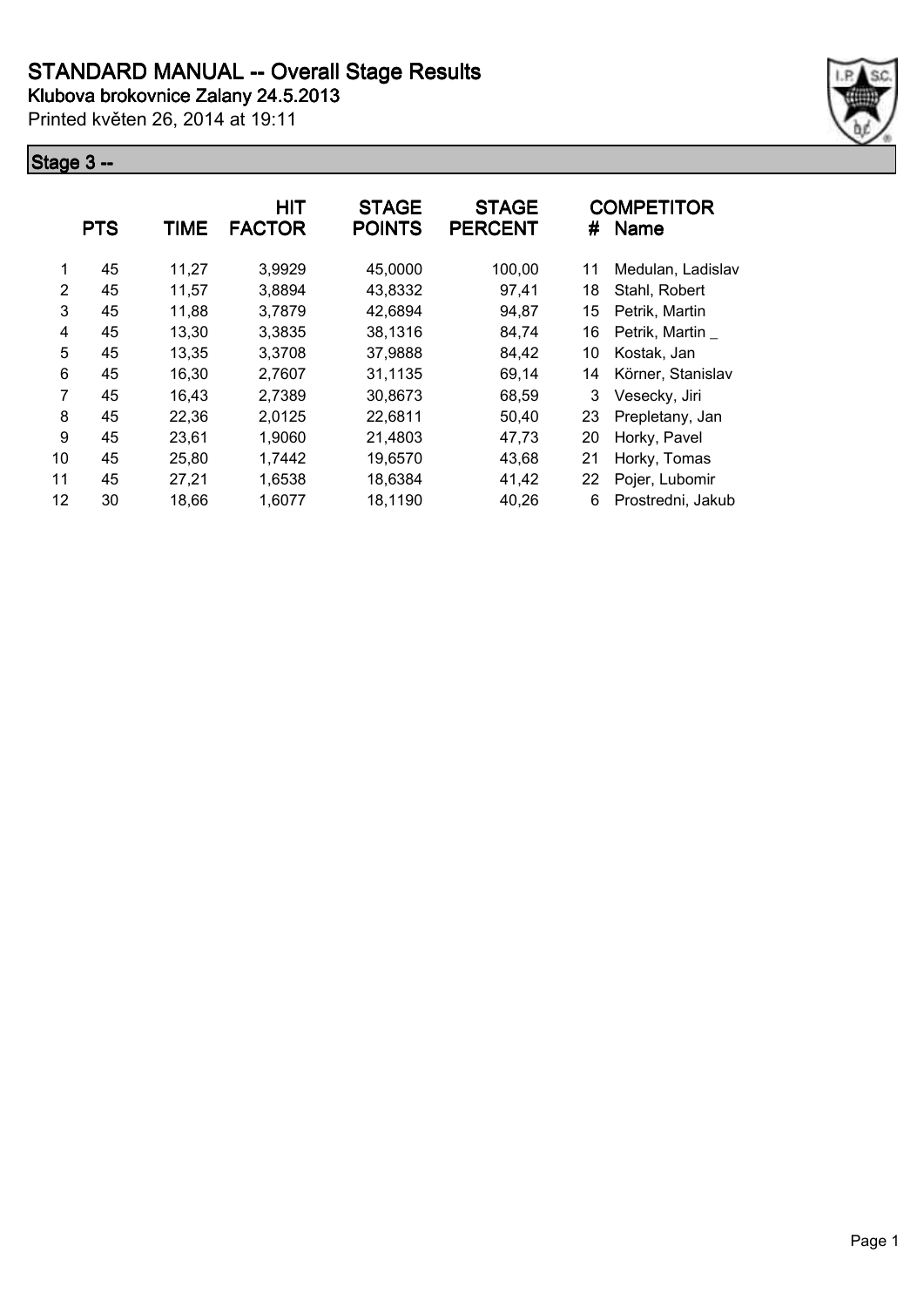| <b>PTS</b> |               | HIT<br>TIME FACTOR | <b>STAGE</b><br><b>POINTS</b> | <b>STAGE</b><br><b>PERCENT</b> | <b>COMPETITOR</b><br>$#$ Name       |
|------------|---------------|--------------------|-------------------------------|--------------------------------|-------------------------------------|
| 45<br>45   | 7.87<br>10.65 | 5.7179<br>4.2254   | 45,0000<br>33,2535            | 100,00<br>73.90                | 2 Volhejn, Ladislav<br>5 Paul, Petr |

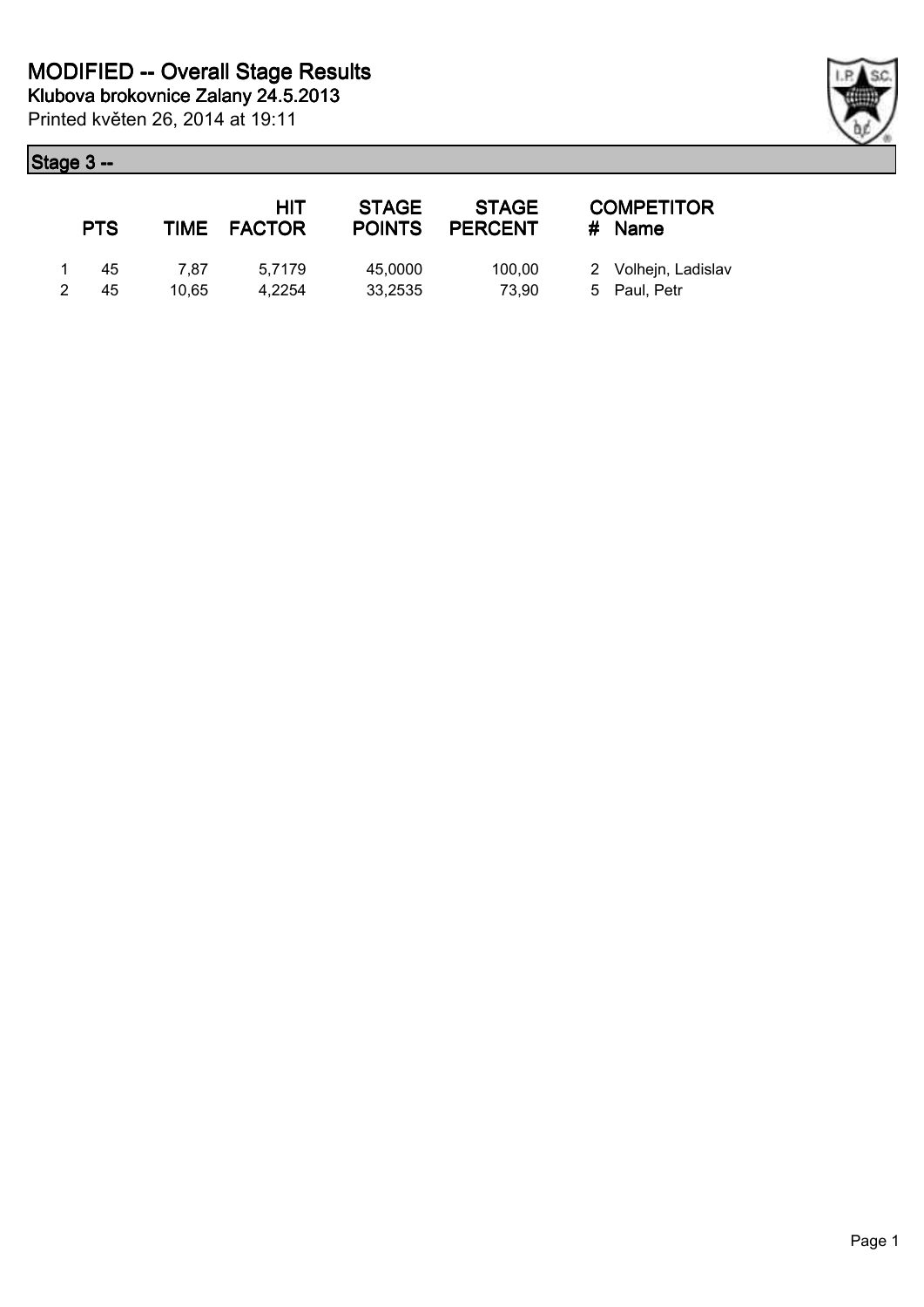

|   | <b>PTS</b> | TIME  | <b>HIT</b><br><b>FACTOR</b> | <b>STAGE</b><br><b>POINTS</b> | <b>STAGE</b><br><b>PERCENT</b> | #  | <b>COMPETITOR</b><br><b>Name</b> |
|---|------------|-------|-----------------------------|-------------------------------|--------------------------------|----|----------------------------------|
|   | 50         | 6.79  | 7,3638                      | 50,0000                       | 100,00                         |    | Volhejn, Ladislav                |
| 2 | 50         | 8.14  | 6,1425                      | 41,7076                       | 83,42                          |    | Polivka, Vladimir                |
| 3 | 50         | 10,71 | 4,6685                      | 31,6993                       | 63,40                          | 13 | Hotra, Tomas                     |
| 4 | 50         | 11,55 | 4,3290                      | 29,3939                       | 58,79                          | 19 | Novotny, Jiri                    |
| 5 | 50         | 20,38 | 2,4534                      | 16,6585                       | 33,32                          | 17 | Adam, Michal                     |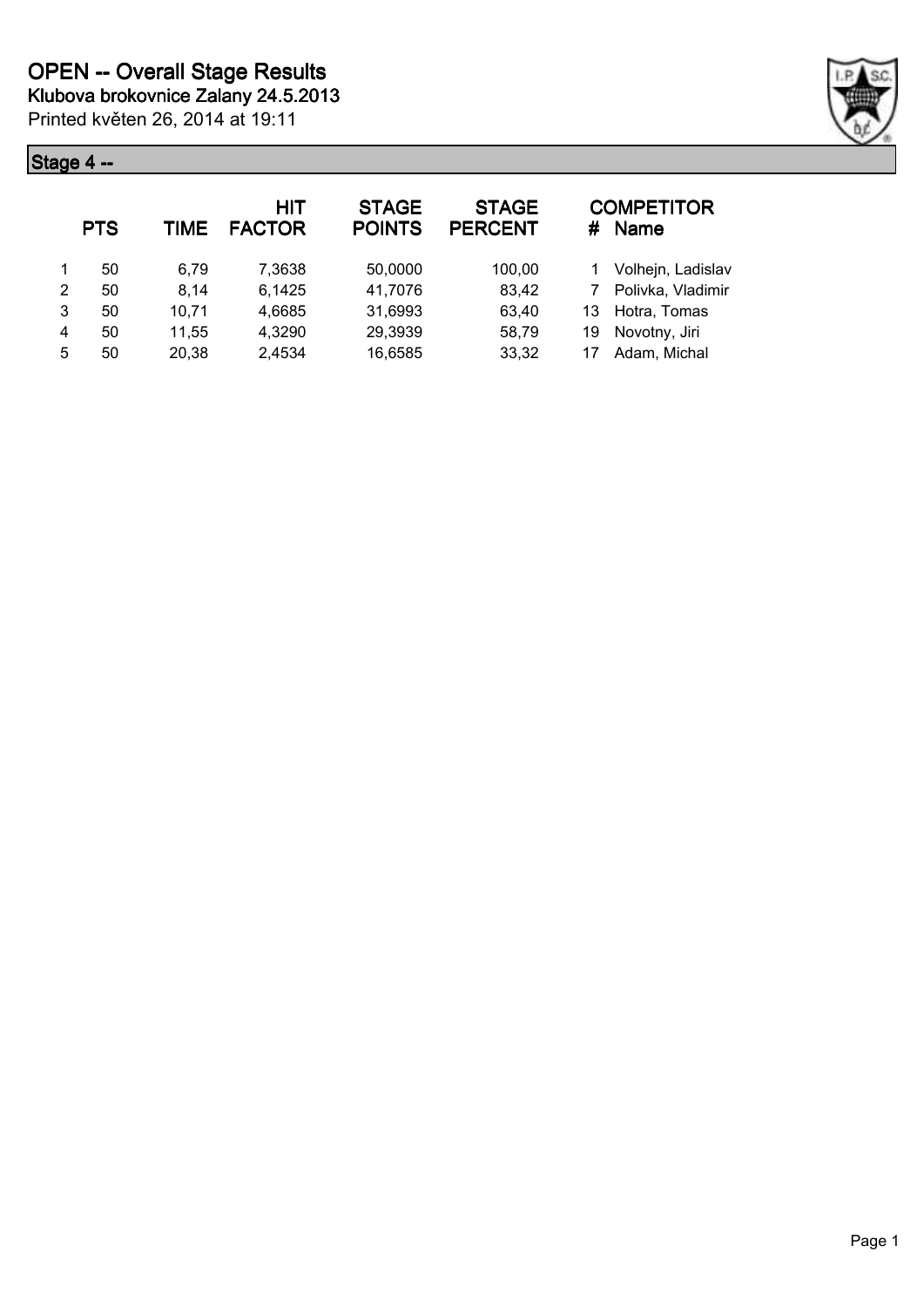

|   | <b>PTS</b> | TIME  | <b>HIT</b><br><b>FACTOR</b> | <b>STAGE</b><br><b>POINTS</b> | <b>STAGE</b><br><b>PERCENT</b> | #  | <b>COMPETITOR</b><br><b>Name</b> |
|---|------------|-------|-----------------------------|-------------------------------|--------------------------------|----|----------------------------------|
|   | 50         | 10.66 | 4,6904                      | 50,0000                       | 100,00                         |    | 4 Paul, Petr                     |
| 2 | 50         | 10,80 | 4,6296                      | 49,3518                       | 98,70                          | 9  | Smid, Martin                     |
| 3 | 50         | 12,23 | 4,0883                      | 43,5814                       | 87,16                          | 12 | Censky, Tomas                    |
|   | 50         | 16,13 | 3,0998                      | 33,0440                       | 66,09                          | 8  | Kysela, Milos                    |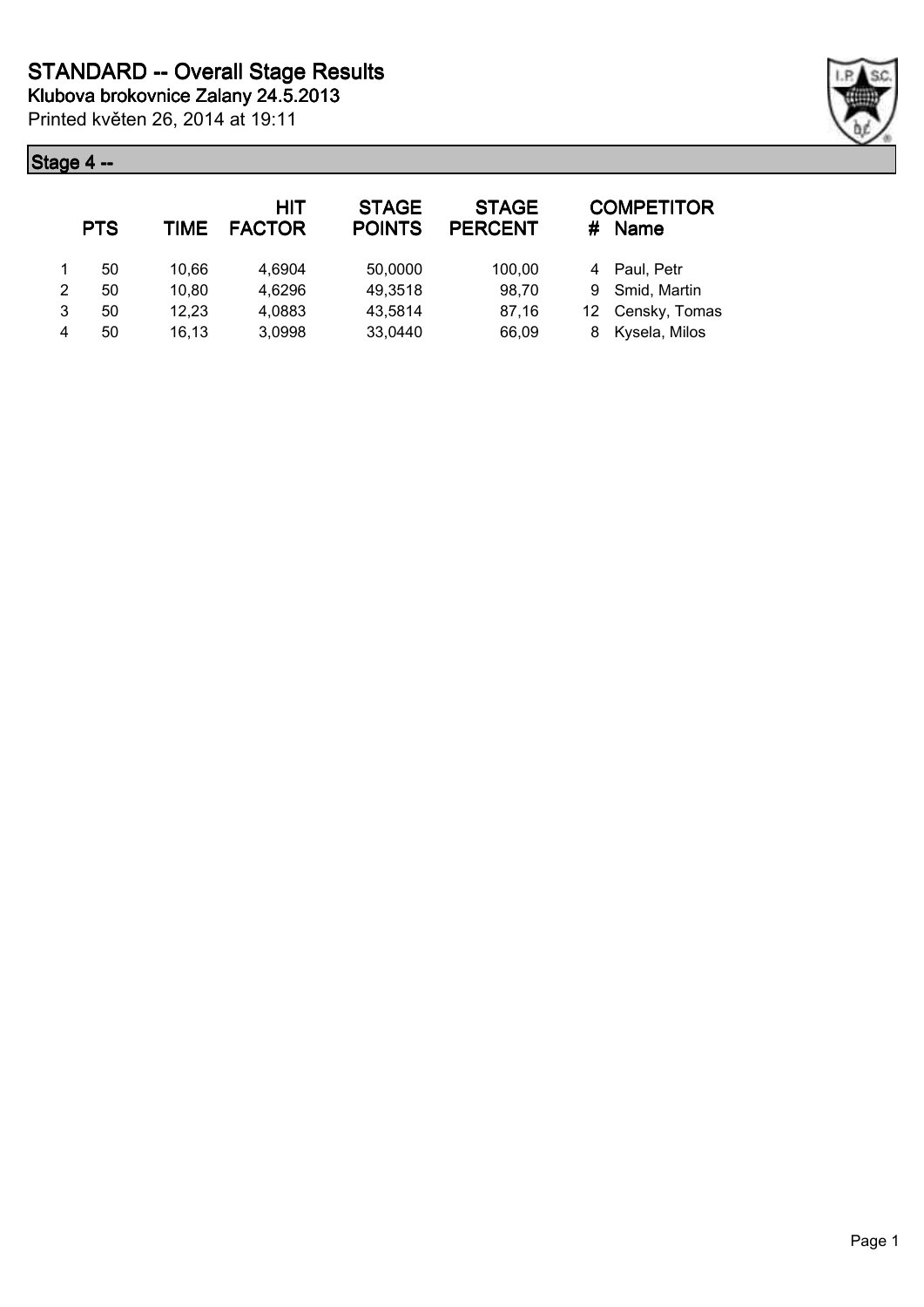Printed květen 26, 2014 at 19:11



|    | <b>PTS</b> | <b>TIME</b> | <b>HIT</b><br><b>FACTOR</b> | <b>STAGE</b><br><b>POINTS</b> | <b>STAGE</b><br><b>PERCENT</b> | #  | <b>COMPETITOR</b><br><b>Name</b> |
|----|------------|-------------|-----------------------------|-------------------------------|--------------------------------|----|----------------------------------|
| 1  | 50         | 9,54        | 5,2411                      | 50,0000                       | 100,00                         | 10 | Kostak, Jan                      |
| 2  | 50         | 11,03       | 4,5331                      | 43,2457                       | 86,49                          | 16 | Petrik, Martin                   |
| 3  | 50         | 11,14       | 4,4883                      | 42,8187                       | 85,64                          | 3  | Vesecky, Jiri                    |
| 4  | 50         | 11,42       | 4,3783                      | 41,7688                       | 83,54                          | 11 | Medulan, Ladislav                |
| 5  | 50         | 13,80       | 3,6232                      | 34,5652                       | 69,13                          | 6  | Prostredni, Jakub                |
| 6  | 50         | 14,26       | 3,5063                      | 33,4502                       | 66,90                          | 18 | Stahl, Robert                    |
| 7  | 50         | 16,83       | 2,9709                      | 28,3422                       | 56,68                          | 15 | Petrik, Martin                   |
| 8  | 50         | 23,13       | 2,1617                      | 20,6226                       | 41,25                          | 23 | Prepletany, Jan                  |
| 9  | 50         | 24,76       | 2,0194                      | 19,2649                       | 38,53                          | 14 | Körner, Stanislav                |
| 10 | 50         | 25,04       | 1,9968                      | 19,0495                       | 38,10                          | 20 | Horky, Pavel                     |
| 11 | 50         | 25,84       | 1,9350                      | 18,4598                       | 36,92                          | 21 | Horky, Tomas                     |
| 12 | 50         | 33,47       | 1,4939                      | 14,2516                       | 28,50                          | 22 | Pojer, Lubomir                   |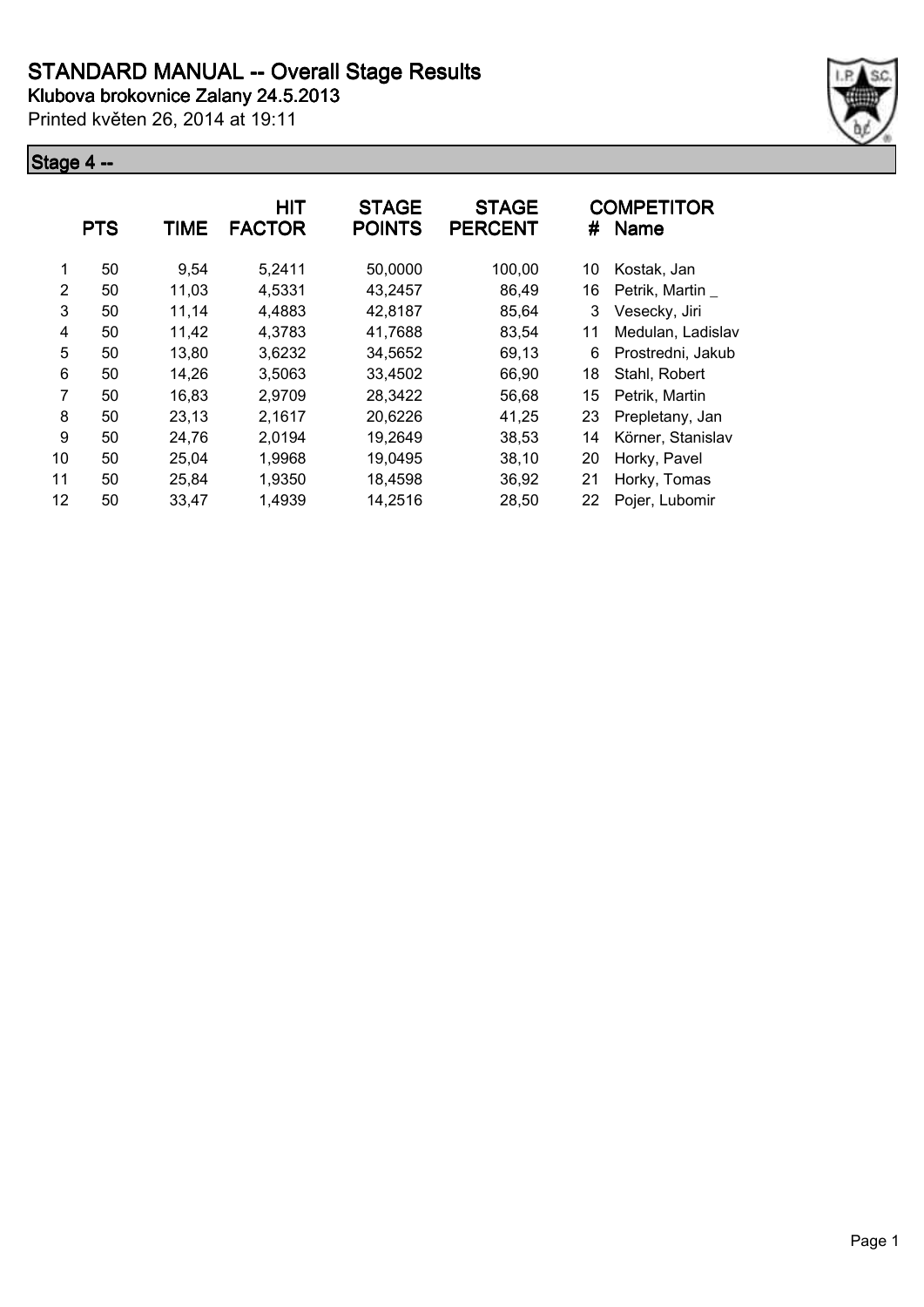|              | <b>PTS</b> |      | HIT<br>TIME FACTOR | <b>STAGE</b><br><b>POINTS</b> | <b>STAGE</b><br><b>PERCENT</b> | <b>COMPETITOR</b><br># Name |
|--------------|------------|------|--------------------|-------------------------------|--------------------------------|-----------------------------|
| $\mathbf{1}$ | - 50       | 6.17 | 8.1037             | 50,0000                       | 100.00                         | 2 Volhejn, Ladislav         |
| 2            | 50         | 8.32 | 6.0096             | 37,0793                       | 74.16                          | 5 Paul, Petr                |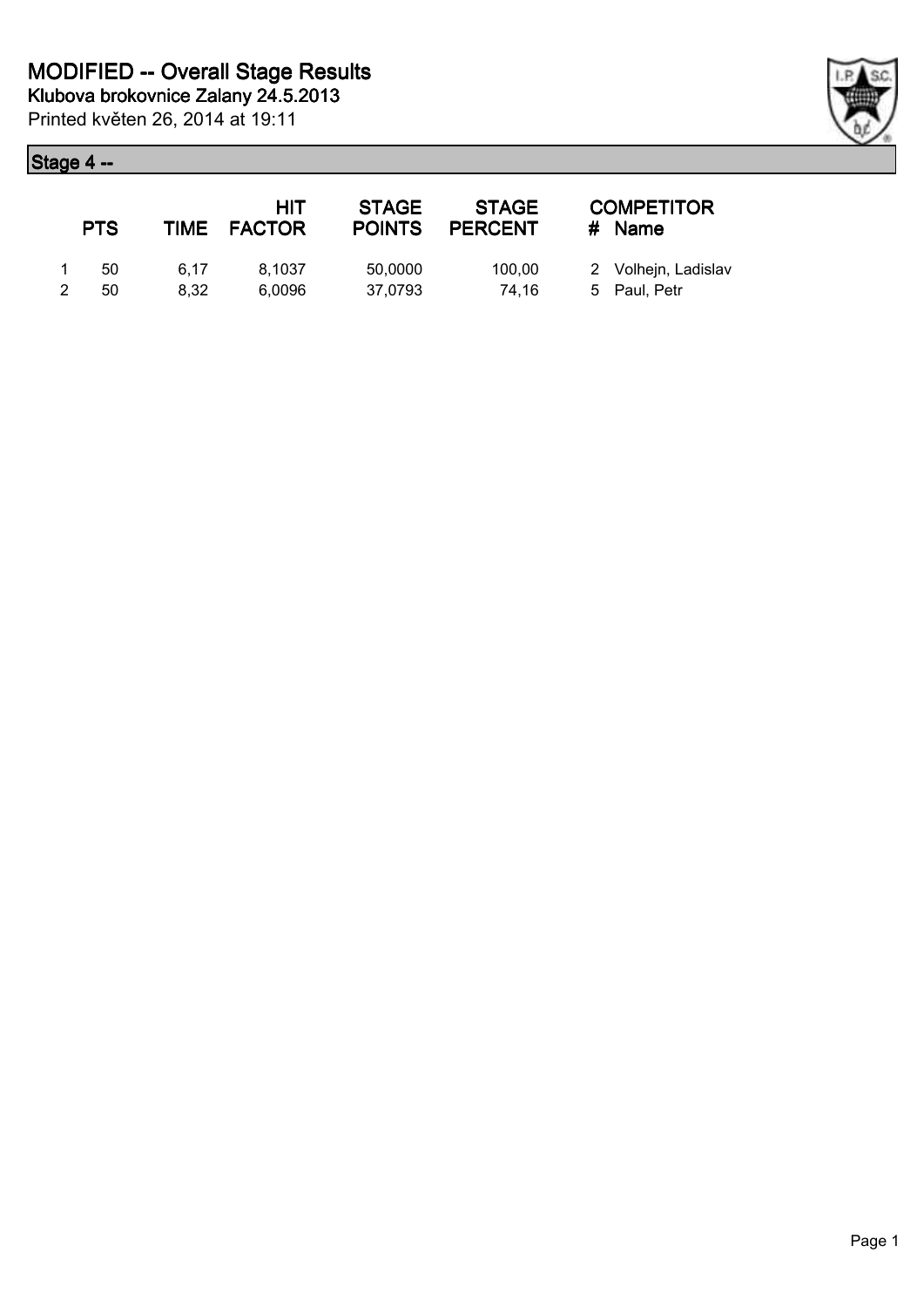

|   | <b>PTS</b> | <b>TIME</b> | HIT<br><b>FACTOR</b> | <b>STAGE</b><br><b>POINTS</b> | <b>STAGE</b><br><b>PERCENT</b> |    | <b>COMPETITOR</b><br># Name |
|---|------------|-------------|----------------------|-------------------------------|--------------------------------|----|-----------------------------|
|   | 28         | 6.56        | 4,2683               | 30,0000                       | 100,00                         |    | Volhejn, Ladislav           |
| 2 | 29         | 13,13       | 2,2087               | 15,5239                       | 51,75                          |    | Polivka, Vladimir           |
| 3 | 22         | 12,51       | 1,7586               | 12,3604                       | 41,20                          | 19 | Novotny, Jiri               |
| 4 | 11         | 12,59       | 0.8737               | 6,1409                        | 20,47                          | 13 | Hotra, Tomas                |
| 5 | 0          | 24,04       | 0,0000               | 0,0000                        | 0,00                           | 17 | Adam, Michal                |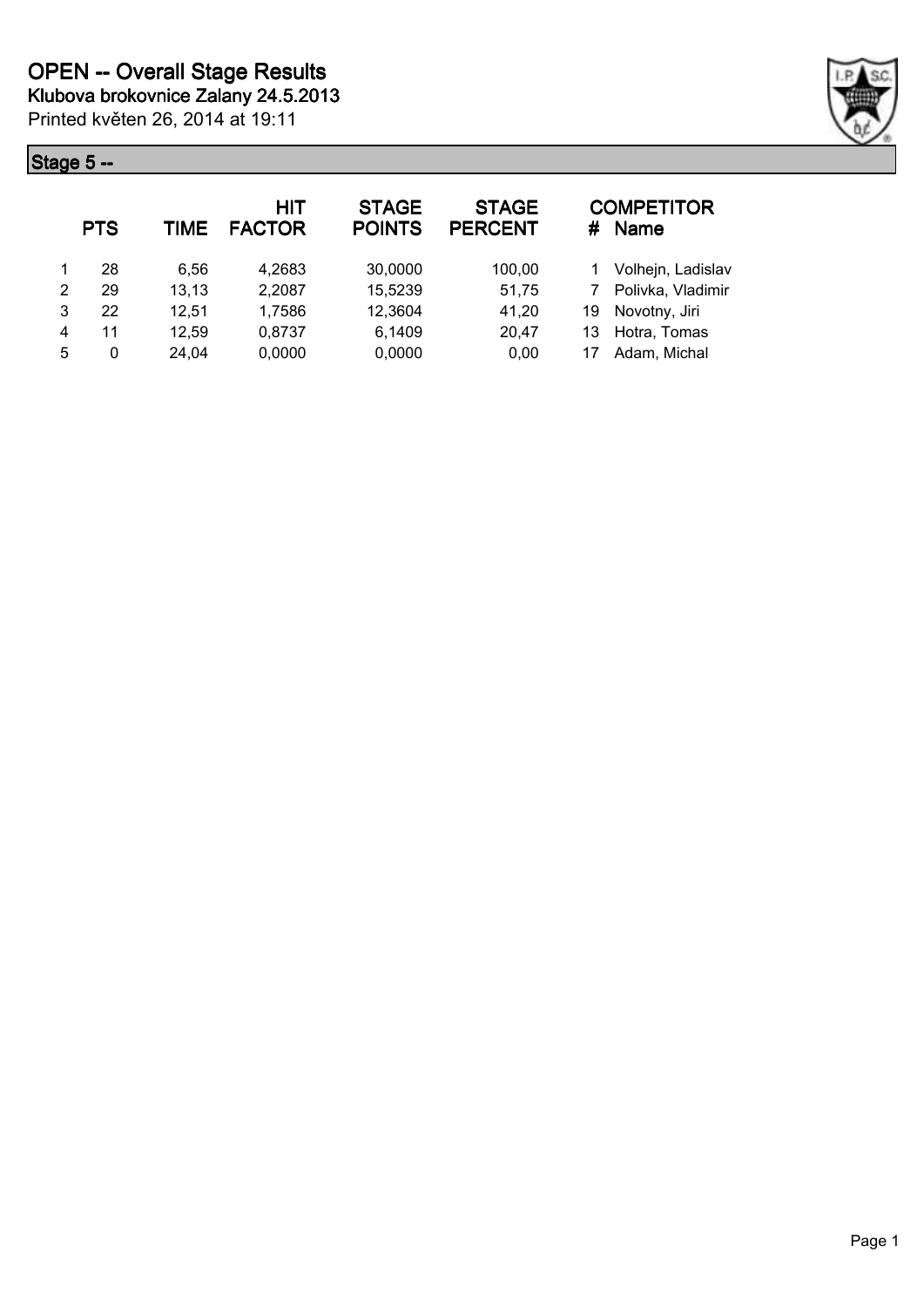

|   | <b>PTS</b> | TIME  | <b>HIT</b><br><b>FACTOR</b> | <b>STAGE</b><br><b>POINTS</b> | <b>STAGE</b><br><b>PERCENT</b> | #  | <b>COMPETITOR</b><br><b>Name</b> |
|---|------------|-------|-----------------------------|-------------------------------|--------------------------------|----|----------------------------------|
|   | 23         | 9.59  | 2,3983                      | 30,0000                       | 100,00                         |    | 9 Smid, Martin                   |
| 2 | 28         | 16,69 | 1,6777                      | 20,9852                       | 69,95                          | 4  | Paul, Petr                       |
| 3 | 22         | 29,16 | 0,7545                      | 9,4373                        | 31,46                          | 12 | Censky, Tomas                    |
|   | 29         | 65.71 | 0,4413                      | 5,5205                        | 18,40                          | 8  | Kysela, Milos                    |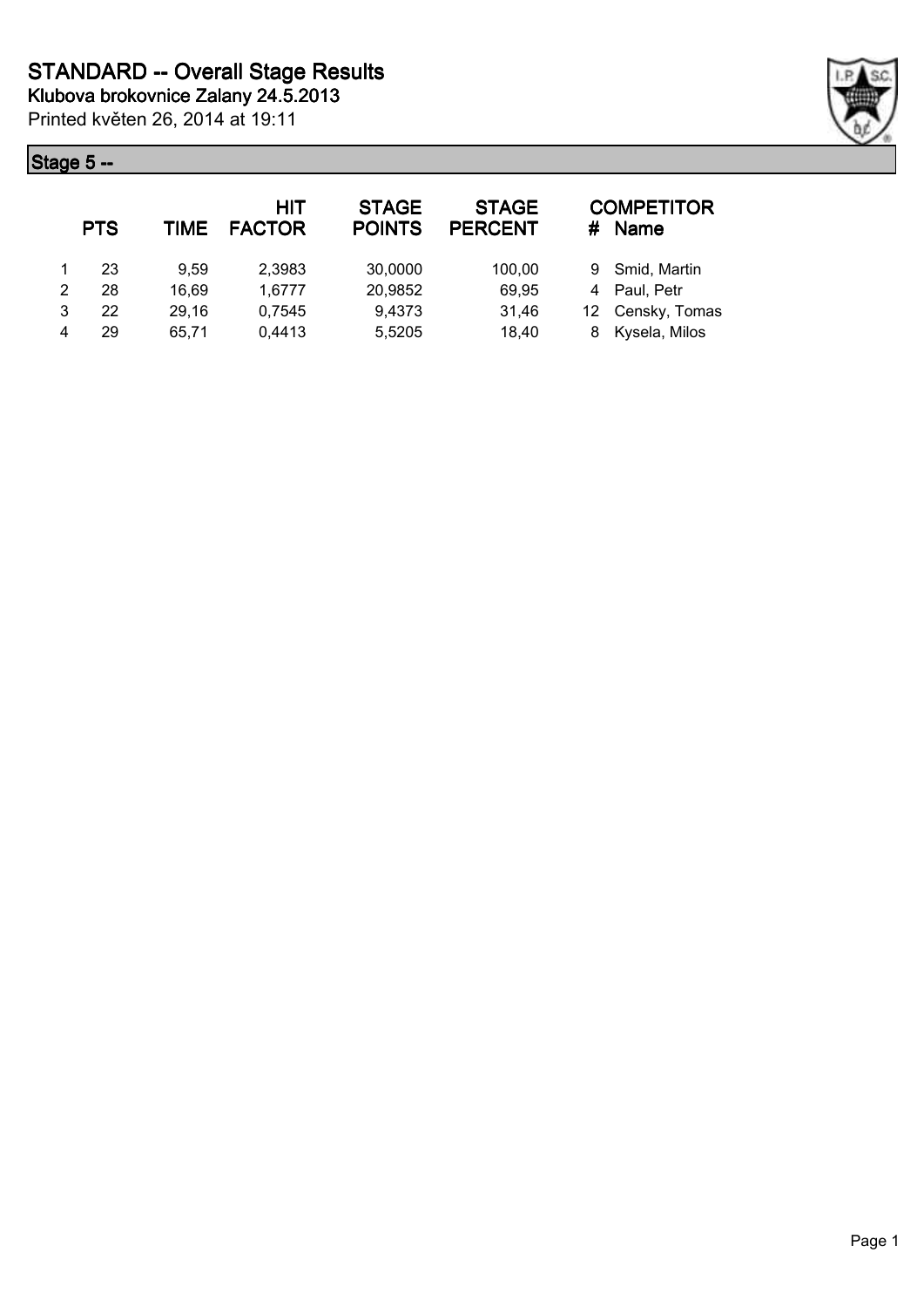Printed květen 26, 2014 at 19:11



|    | <b>PTS</b>   | TIME  | <b>HIT</b><br><b>FACTOR</b> | <b>STAGE</b><br><b>POINTS</b> | <b>STAGE</b><br><b>PERCENT</b> | #  | <b>COMPETITOR</b><br><b>Name</b> |
|----|--------------|-------|-----------------------------|-------------------------------|--------------------------------|----|----------------------------------|
| 1  | 27           | 14,84 | 1,8194                      | 30,0000                       | 100,00                         | 10 | Kostak, Jan                      |
| 2  | 20           | 15,62 | 1,2804                      | 21,1125                       | 70,38                          | 18 | Stahl, Robert                    |
| 3  | 28           | 22,55 | 1,2417                      | 20,4740                       | 68,25                          | 23 | Prepletany, Jan                  |
| 4  | 23           | 19,05 | 1,2073                      | 19,9078                       | 66,36                          | 11 | Medulan, Ladislav                |
| 5  | 28           | 26,61 | 1,0522                      | 17,3502                       | 57,83                          | 21 | Horky, Tomas                     |
| 6  | 21           | 29,03 | 0,7234                      | 11,9279                       | 39,76                          | 14 | Körner, Stanislav                |
| 7  | $\Omega$     | 27,11 | 0,0000                      | 0,0000                        | 0,00                           | 6  | Prostredni, Jakub                |
| 8  | 0            | 23,46 | 0,0000                      | 0,0000                        | 0,00                           | 15 | Petrik, Martin                   |
| 9  | 0            | 34,82 | 0,0000                      | 0,0000                        | 0,00                           | 16 | Petrik, Martin                   |
| 10 | $\mathbf{0}$ | 20,19 | 0,0000                      | 0,0000                        | 0,00                           | 3  | Vesecky, Jiri                    |
| 11 | 0            | 59,16 | 0,0000                      | 0,0000                        | 0,00                           | 20 | Horky, Pavel                     |
| 12 | $\mathbf{0}$ | 29,06 | 0,0000                      | 0,0000                        | 0,00                           | 22 | Pojer, Lubomir                   |